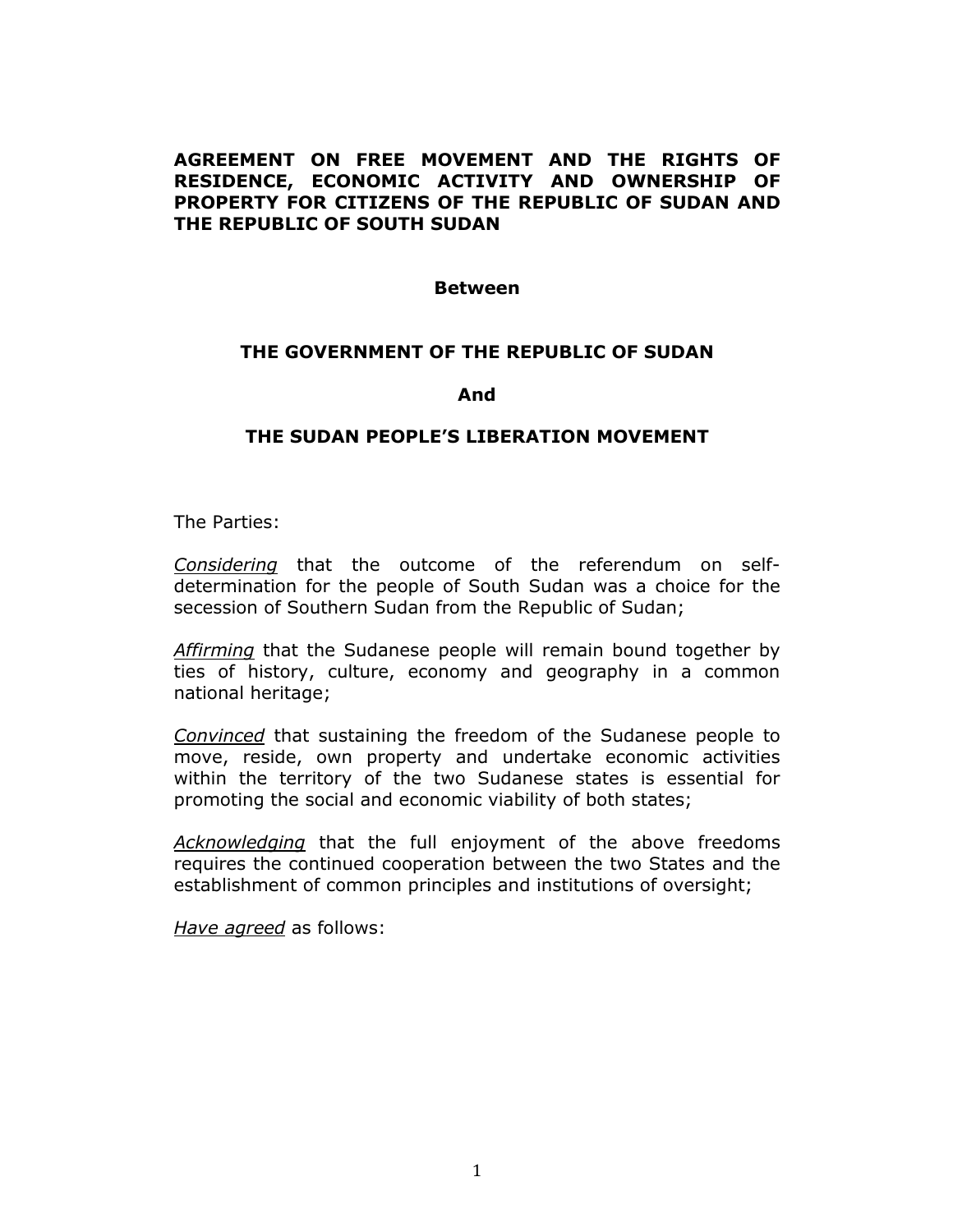## **PART I Interpretation**

#### Article One

In this Agreement;

"the Border Area" refers to territory within the administrative states of the Republic of Sudan and the Republic of South Sudan immediately on either side of the international border between the two States;

"Common Area" refers to the territory defined in Article 2 of this Agreement;

"Common National" has the meaning ascribed by Article 3 of this Agreement, and does not include any person who possesses the citizenship of both States;

"CPA Interim Period" refers to the interim period provided for in the Comprehensive Peace Agreement, which ends on 8th July 2011;

"Ministerial Commission" refers to the Joint Ministerial Commission established by Article 24 of this Agreement;

"national authorities" refers to the official institutions of either State and includes professional bodies;

"person" includes all entities that possess legal personality;

"public sector" refers to all sections of the government;

"security services" includes the armed forces, police, national intelligence services, prisons service, and any other agency responsible for maintaining security within each State;

"State" refers to the Republic of Sudan or the Republic of South Sudan;

"the other State" in relation to a Common National refers to the State of which that Common National is not a citizen;

"the Parties" means the Government of the Republic of Sudan and the Sudan People's Liberation Movement;

"the two States" refers to the Republic of Sudan and the Republic of South Sudan;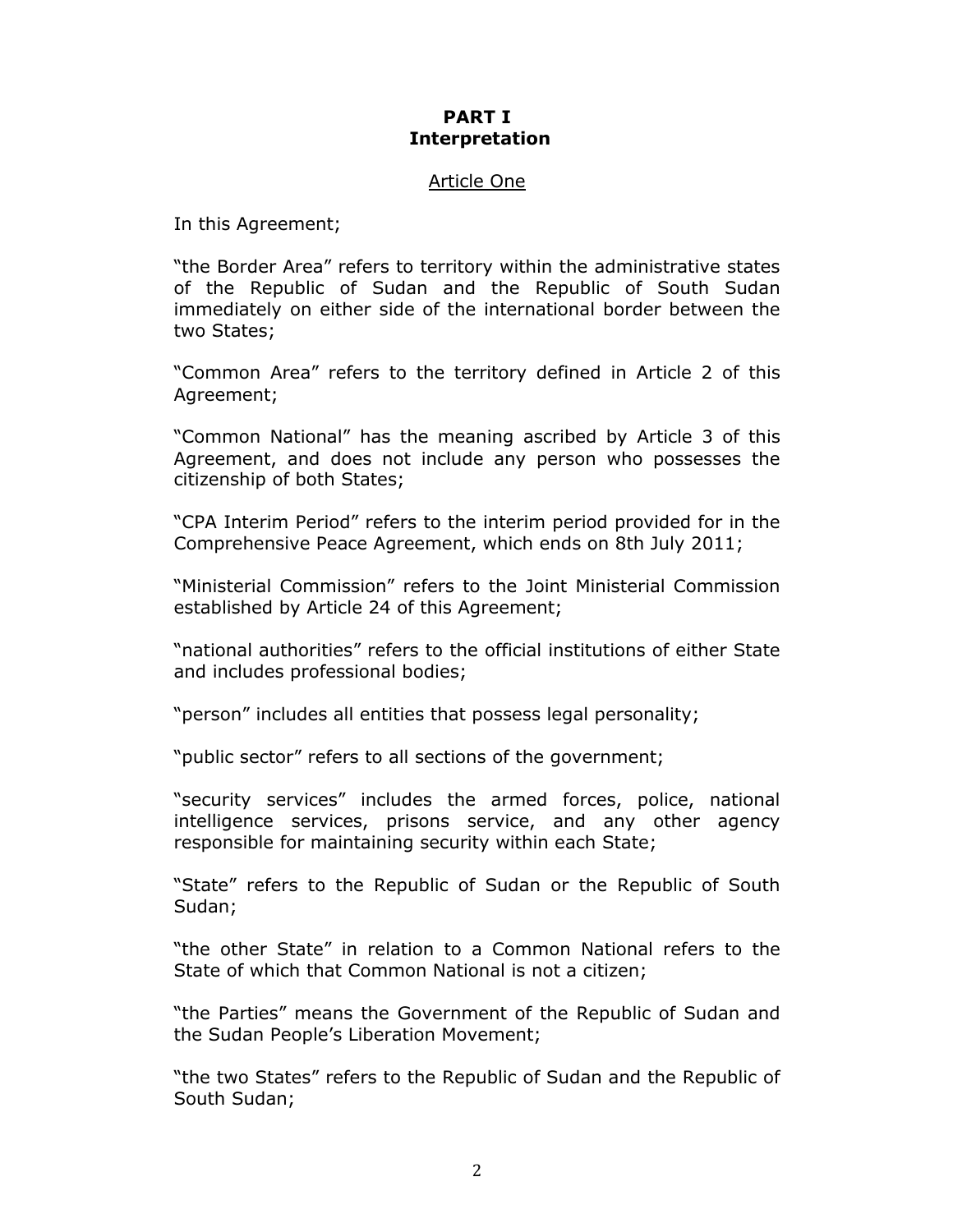"transboundary communities" includes pastoralists and other nomadic peoples who cross the international border between the two States in pursuit of their livelihoods.

# **PART II Key Concepts**

## Article Two Common Area

For purposes of this Agreement, the territory of the Republic of Sudan and the Republic of South Sudan shall constitute a Common Area.

#### Article Three Common Nationals

For purposes of this Agreement, citizens of the Republic of Sudan and of the Republic of South Sudan shall be referred to as Common Nationals.

## Article Four The Rights and Freedoms

Common Nationals shall enjoy the following rights and freedoms:

- (i) The right to reside within the territory of the other State.
- (ii) The right to move freely between the two States.
- (iii) The right to undertake economic activity within the territory of the other State.
- (iv) The right to own property within the territory of the other State.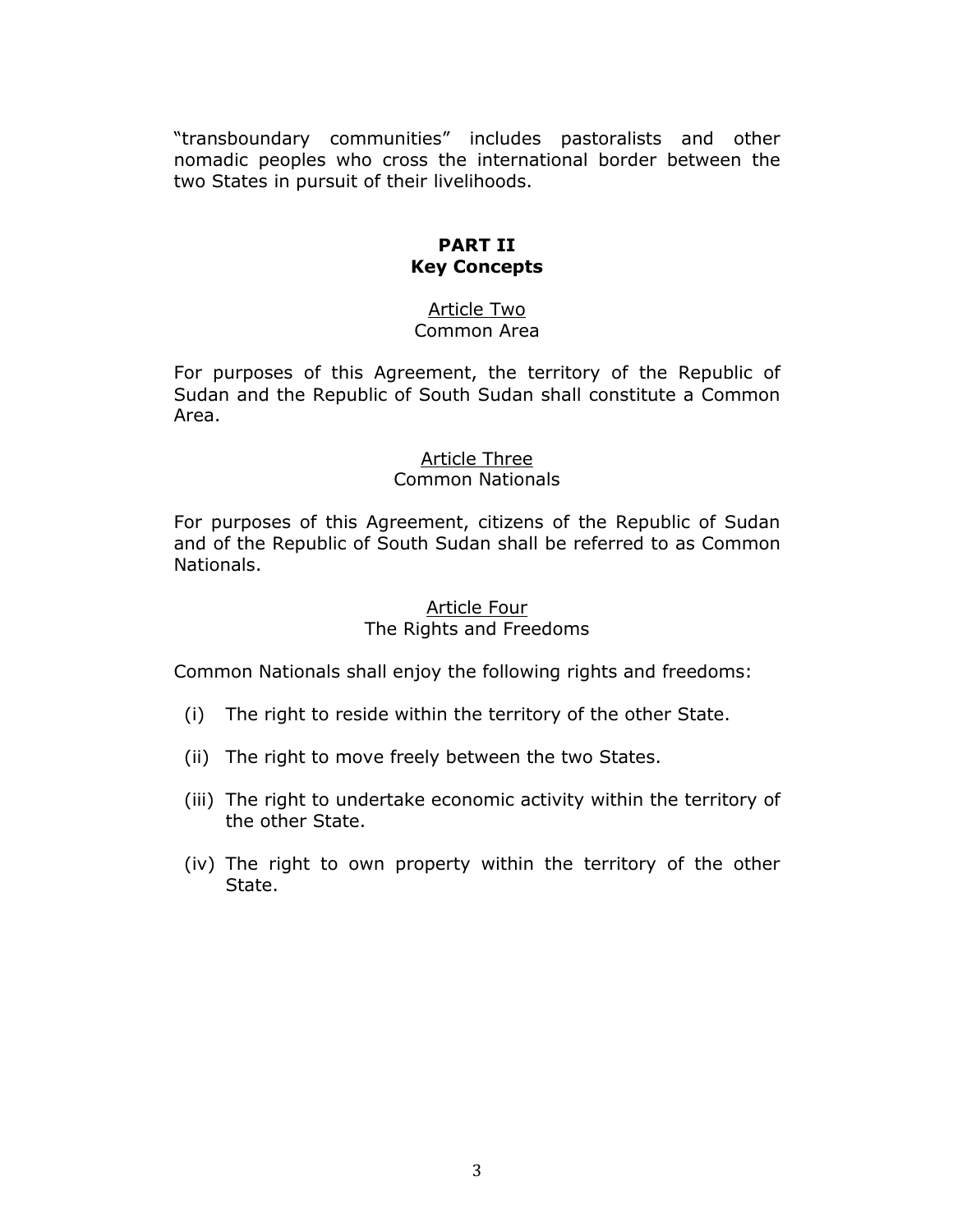## **Part III Elaboration of Rights and Freedoms**

## Article Five Right of Residence

A Common National shall have the right to reside on the territory of the other State without a residence permit and without any limit on the period for which he or she may remain and, while residing there, to exercise all other rights associated with residence.

## Article Six

# Rights Associated with Residence

- 1. When residing on the territory of the other State, Common Nationals shall enjoy, on the same terms as citizens, all rights associated with residence, including access to public services such as education, health and other social services and the freedom to exercise religious, cultural and social rights.
- 2. The two States may adopt additional measures to give effect to the provisions of paragraph 1 of this Article.

# Article Seven Freedom of Movement

- 1. Common Nationals shall have the right to enter and exit the territory of the other State through official points of entry and exit, with a valid passport or any other form of identification agreed upon by the two States, without requiring a visa.
- 2. Neither State shall impose any limit or condition on the period for which a citizen of the other State may remain on its territory except as is consistent with Part V of this Agreement.

# Article Eight

Transboundary Communities and Border Area Residents

The two States shall make special arrangements to facilitate the cross-border movement of Common Nationals from transboundary communities or who reside within the Border Area.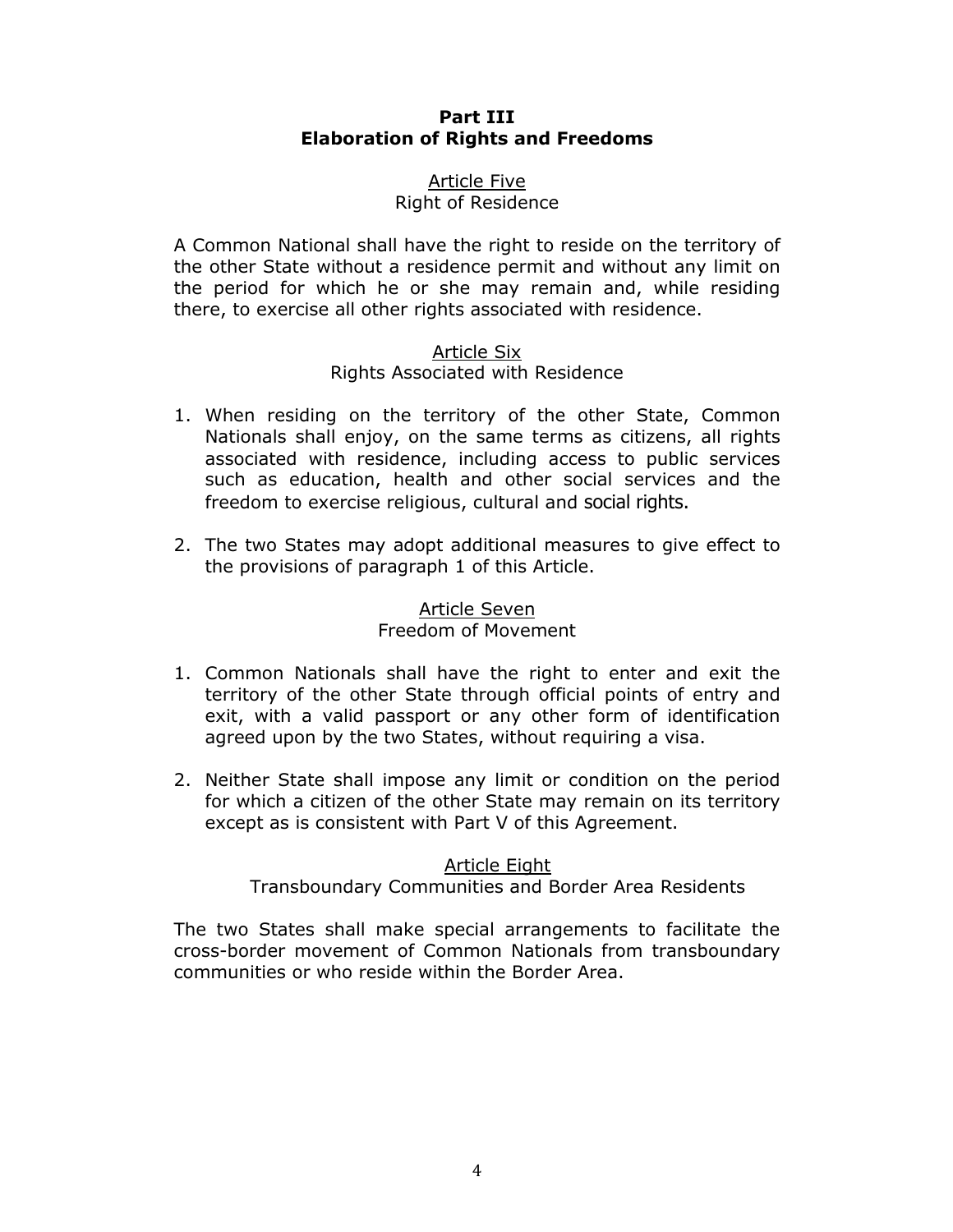## Article Nine Right to Undertake Economic Activity

- 1. A Common National shall have the right to undertake economic activity within the other State and shall not be subjected to conditions less favourable than those to which the citizens of that State are subjected.
- 2. Economic activity shall include the following: employment; selfemployment; the setting up and managing of a business or trade; the practising of a profession or calling; the provision of other services; and, the undertaking of training and educational courses.

## Article Ten

# Right to Own Property

Common Nationals shall have the right to acquire, own and dispose of movable or immovable property within the territory of the other State.

# **PART IV General Principles**

## Article Eleven Removal of obstacles and other measures

Each State shall remove any obstacle in the way of the enjoyment of the rights and freedoms conferred by this Agreement, and shall take such other measures as are necessary for ensuring the efficacy of those rights and freedoms.

# Article Twelve

## Non-discrimination

In the exercise of rights under this Agreement, Common Nationals shall not be discriminated against, whether directly or indirectly, on the basis of their citizenship.

#### Article Thirteen Non-discrimination in economic activity

Each State shall secure for the citizens of the other State who are on its territory, the same treatment as its citizens in relation to employment or self-employment rights, including with respect to the following: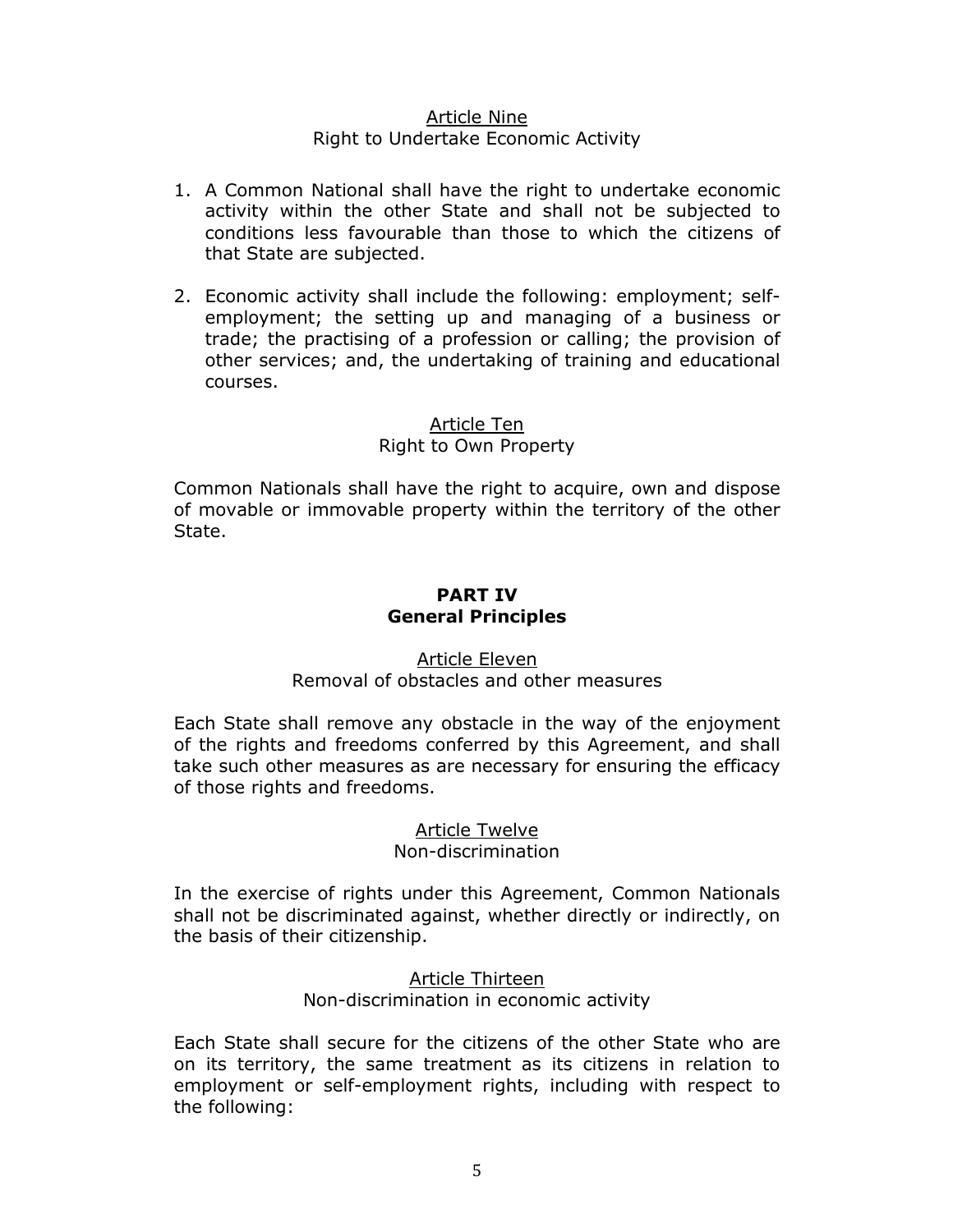- (i) Tax advantages and social services;
- (ii) Access to work-related training;
- (iii) Participation in trade unions.

## Article Fourteen Mutual Recognition of Qualifications

- 1. In order to facilitate economic activity by Common Nationals, each State shall recognise the qualifications awarded by the educational and professional institutions of the other State.
- 2. The two States may adopt additional measures to give effect to the provisions of paragraph 1 of this Article.

#### Article Fifteen Extension of Rights to Family Members

A Common National who is exercising rights of residence or movement under this Agreement shall have the right to be accompanied or joined by members of his or her immediate family who are not Common Nationals.

# Article Sixteen

## Guarantee of Rights

A person who has already exercised any of the rights conferred by this Agreement shall not be deprived of that right by reason of the amendment or termination of this Agreement.

## Article Seventeen Cooperation

The two States shall cooperate and may adopt further measures for the implementation of this Agreement, including with respect to:

- (i) Promoting public awareness of the provisions and measures under this Agreement;
- (ii) Joint training of personnel responsible for implementing the various aspects of this Agreement in either State;
- (iii) Establishing mechanisms for preventing the illegal movement of persons within the Common Area;
- (iv) Adopting special arrangements at points of entry for the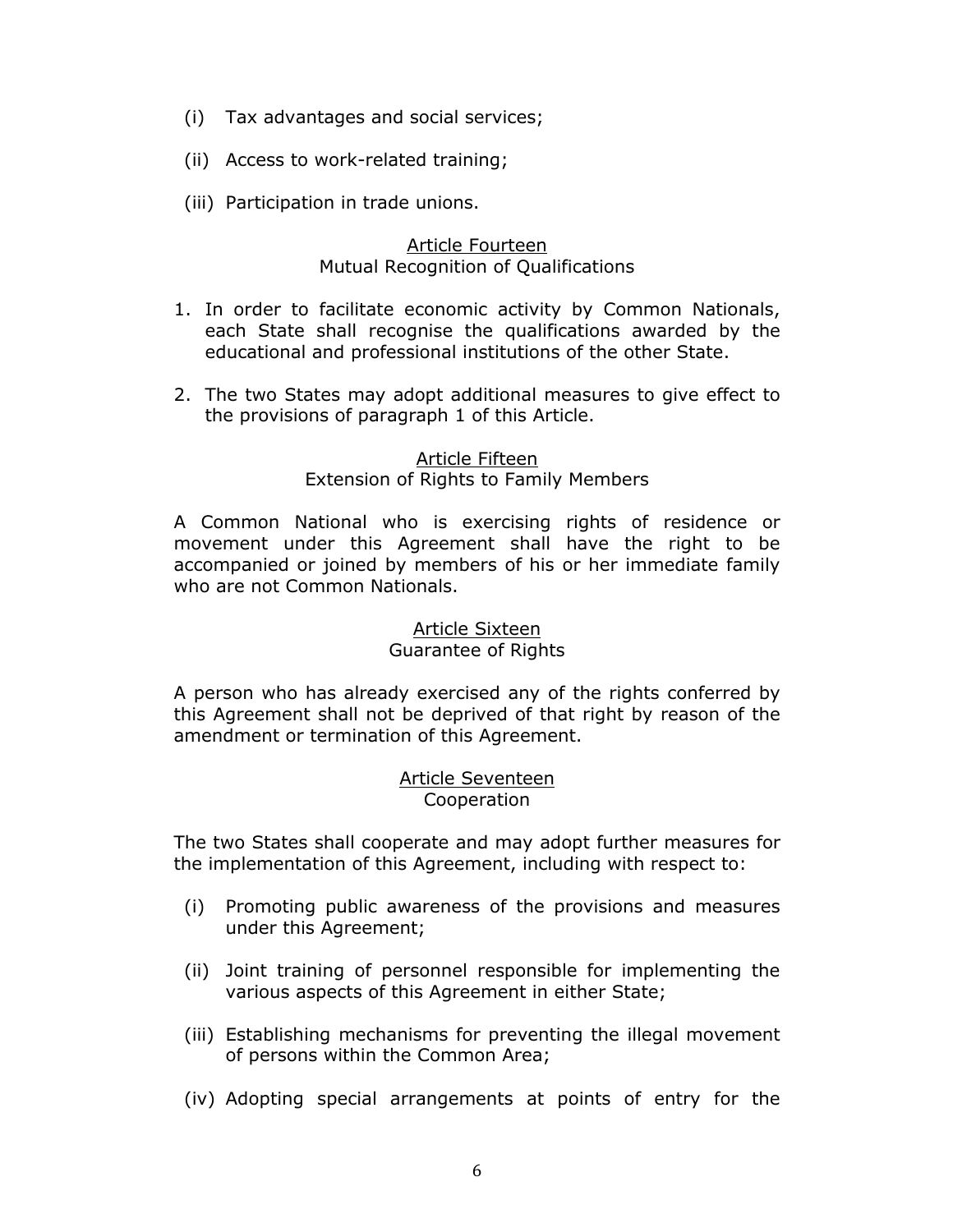processing of travelling Common Nationals, including issuing standard, simplified immigration forms;

- (v) Making special arrangements for the travelling needs of transboundary communities and residents of the Border Area.
- (vi) Ensuring that opening times for border points are harmonised and that some border points remain open for extended hours.

## **PART V Permissible Limitations on Freedoms**

#### Article Eighteen Permissible limitations

- 1. Neither State shall impose limitations on the exercise by Common Nationals of the freedoms provided for in this Agreement, except where such limitations are prescribed by law and are necessary in the interests of maintaining national security, the protection of public order or the protection of public health.
- 2. It shall be for the State imposing a limitation pursuant to paragraph 1 of this Article to demonstrate the necessity of its action.

## Article Nineteen Adverse Decisions

- 1. A State shall not expel or refuse entry to a Common National, or members of their family who are exercising rights under this Agreement, except on the grounds specified in Article 18 (1) of this Agreement.
- 2. Where a decision pursuant to paragraph 1 of this Article is to be taken on public policy or public security grounds, the following principles shall apply:
	- (a) The decision must be based on the personal conduct of the individual exclusively;
	- (b) The individual must represent a genuine and sufficiently serious threat to the interests of the State in question;
	- (c) The decision must be based on the principle of proportionality;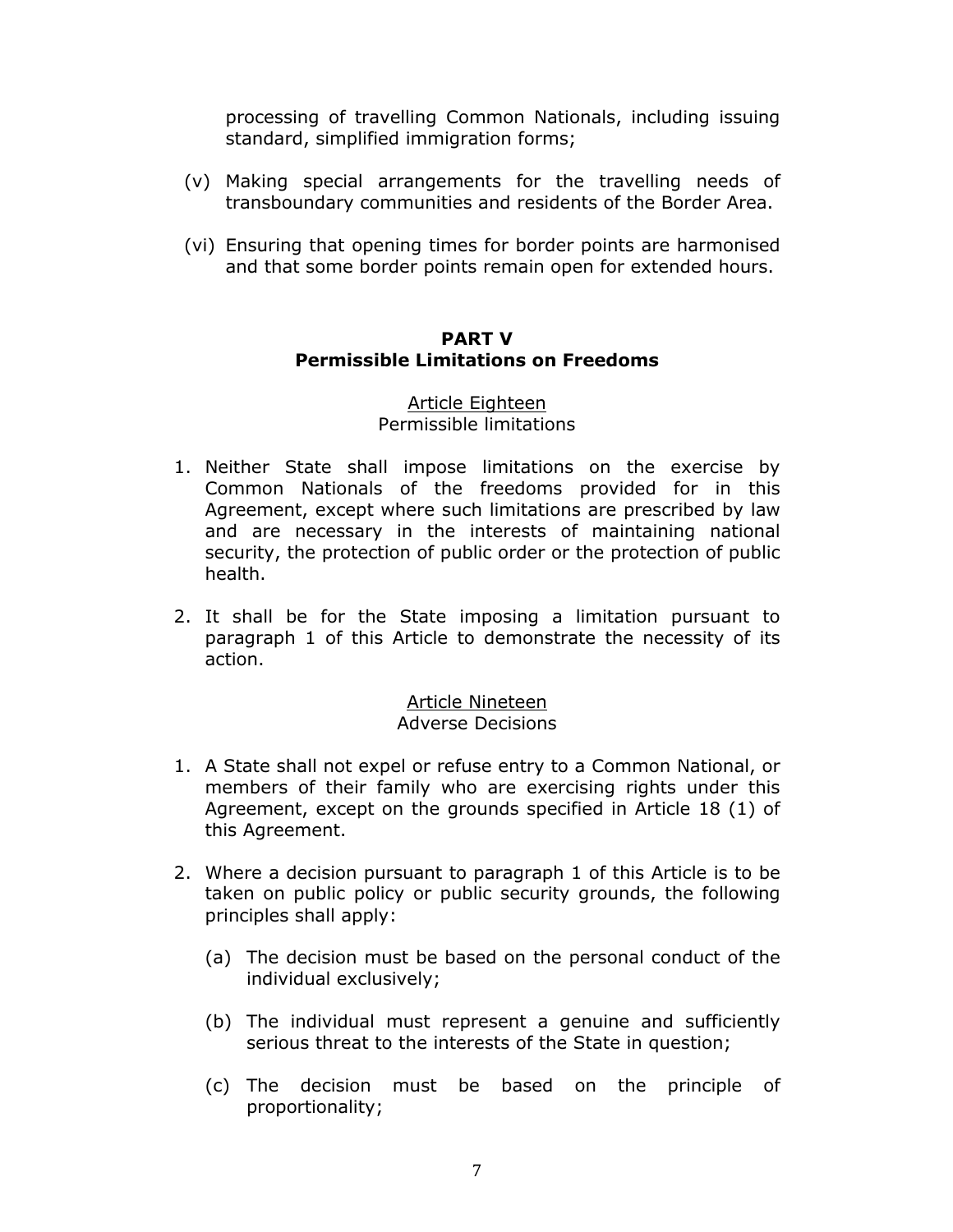- (d) All the personal circumstances of the affected individual shall be taken into consideration including the length of their residence and strength of connections to the State concerned and their connections to their country of origin;
- (e) The decision must not be taken to serve economic ends.
- 3. The State making an adverse decision against a person pursuant to this Part of the Agreement shall respect the civil rights of the affected individual.

## Article Twenty Limitations on Employment

- 1. Either State may impose such restrictions on the employment of citizens of the other State in the public sector as are necessary for protecting national security.
- 2. Either State may impose an absolute limitation on the employment of the citizens of the other State in its security services.

## Article Twenty One Individual Redress

- 1. Common Nationals shall have an unfettered right to seek redress in the courts of the State within which the rights provided by this Agreement may have been violated.
- 2. Without prejudice to the provisions of paragraph 1 of this Article, the two States may adopt further provisions to facilitate access to administrative and judicial redress for individuals with respect to the rights and freedoms conferred by this Agreement.

## **PART VI Implementation of the Agreement**

## Article Twenty Two Legal Effect of the Agreement

This Agreement shall take precedence over the national laws of each State.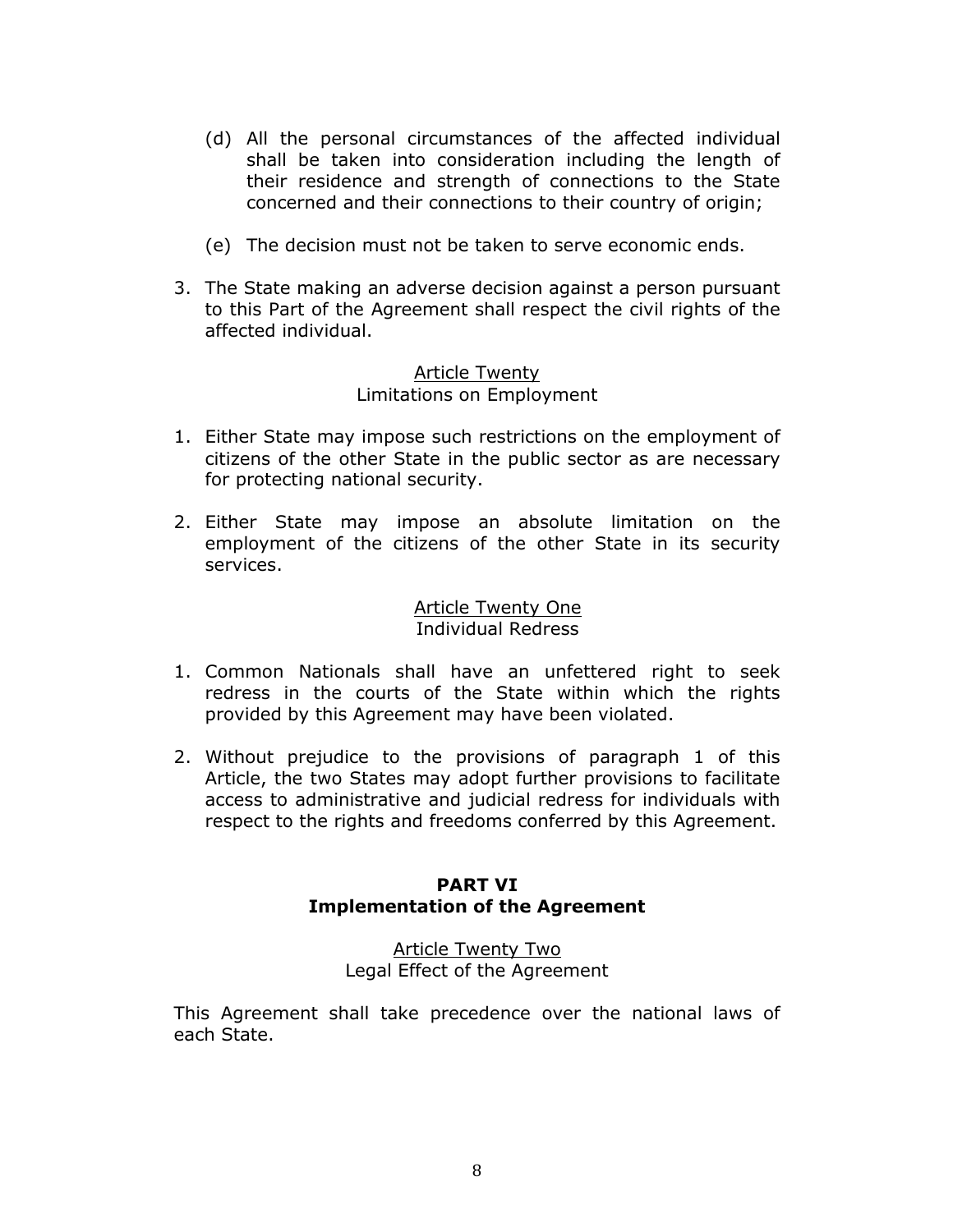## Article Twenty Three National Legislation and other Measures

- 1. Subject to Article 22 of this Agreement, each State shall adopt legislation and other measures to give full effect to the rights and freedoms guaranteed by this Agreement.
- 2. The two States shall harmonise their national laws and measures that they may adopt pursuant to paragraph 1 of this Article.

## Article Twenty Four Common Institutions

- 1. The two States shall establish the following mechanisms to ensure the effective implementation of this Agreement:
	- (a) a Joint Ministerial Commission;
	- (b) a Joint Technical Committee, which shall report to the Ministerial Commission.
- 2. The two States shall determine the composition, working methods, financing arrangements and further functions of the Ministerial Commission and of the Technical Committee established under paragraph 1 of this Article.
- 3. The Ministerial Commission shall allocate responsibilities to the Joint Technical Committee.

Article Twenty Five The Ministerial Commission

The Ministerial Commission shall have primary responsibility for overseeing the implementation of this Agreement and in particular, the cooperation between the two States in accordance with Article 17 of this Agreement.

# Article Twenty Six Measures for Implementing Agreement

- 1. The Ministerial Commission shall have the power to adopt additional measures for giving effect to this Agreement.
- 2. Each State shall ensure that the measures proposed by the Ministerial Commission are given full legal effect within its